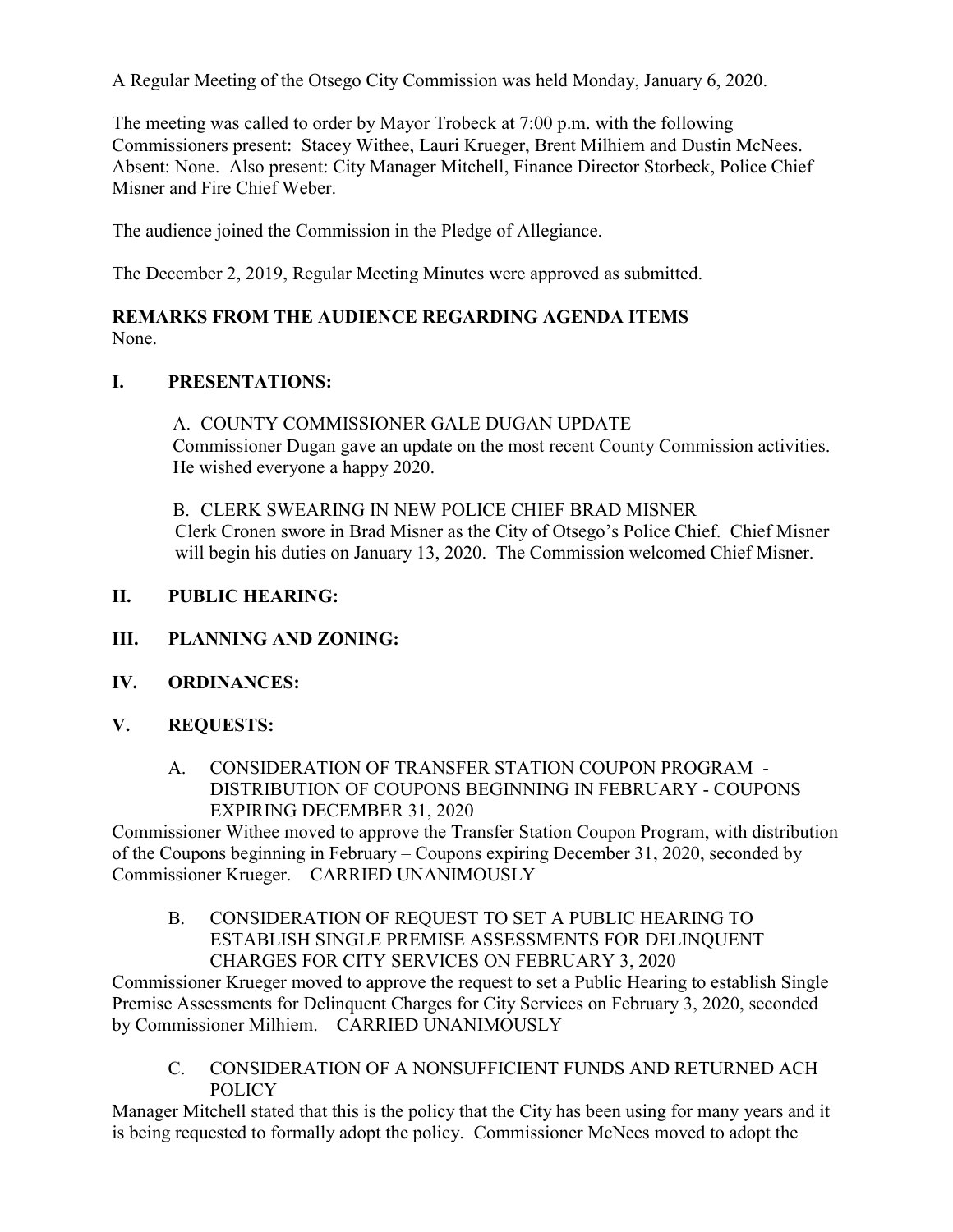Nonsufficient Funds and Returned ACH Policy, as presented, seconded by Commissioner Krueger. CARRIED UNANIMOUSLY

# **VI. AGREEMENTS:**

## A. CONSIDERATION OF AWARDING A BID FOR PROFESSIONAL DESIGN SERVICES FOR THE RIVERFRONT PAVILION TO WIGHTMAN ASSOCIATES, AS APPROVED BY THE DDA/MAIN STREET BOARD

Manager Mitchell gave an overview of the work that will need to be performed to begin the Riverfront Pavilion Project. He commented that the DDA/Main Street Board can approve professional services, which they did in the amount of \$4,900, and the remainder of the bid needs approval from the City Commission. Commissioner Milhiem moved to award the bid for Professional Design Services for the Riverfront Pavilion to Wightman Associates, not to exceed \$15,050, as approved by the DDA/Main Street Board, seconded by Commissioner McNees. CARRIED UNANIMOUSLY

## B. CONSIDERATION OF AWARDING BID FOR WATER ASSET MANAGEMENT PLAN

Manager Mitchell explained that the State of Michigan required municipalities servicing over one thousand customers to have a Water System Asset Management Plan. The study will be for a twenty year management plan. He stated that Jones and Henry's bid was twenty-seven percent less and they are very familiar with our operations. Commissioner Withee moved to award the bid to Jones and Henry for the Water Asset Management Plan, not to exceed \$20,500.00, seconded by Commissioner Krueger. CARRIED UNANIMOUSLY

## **VII. RESOLUTIONS:**

#### A. CONSIDERATION OF RESOLUTION NO. 2020-01 – A RESOLUTION TO MOVE MARCH 2020 BOARD OF REVIEW STARTING DATE

Commissioner McNees offered the following resolution and moved for its adoption, seconded by Commissioner Withee.

#### CITY OF OTSEGO ALLEGAN COUNTY, MICHIGAN RESOLUTION NO. 2020-01

## RESOLUTION TO MOVE MARCH 2020 BOARD OF REVIEW STARTING DATE

WHEREAS, the City Assessor will be unable to attend the statutory start date for the 2020 March Board of Review which is the second Monday of March, March 9, 2020; and

WHEREAS, a presidential primary election is scheduled for Tuesday, March 10, 2020, requiring the use of city hall facilities for said election;

WHEREAS, Michigan Compiled Law 211.30(2) allows the governing body of a city to authorize an alternative starting date of the Tuesday or Wednesday following the second Monday of March;

THEREFORE, BE IT RESOLVED, that the Otsego City Commission hereby approves the starting date of the 2020 March Board of Review as Wednesday, March 11, 2020.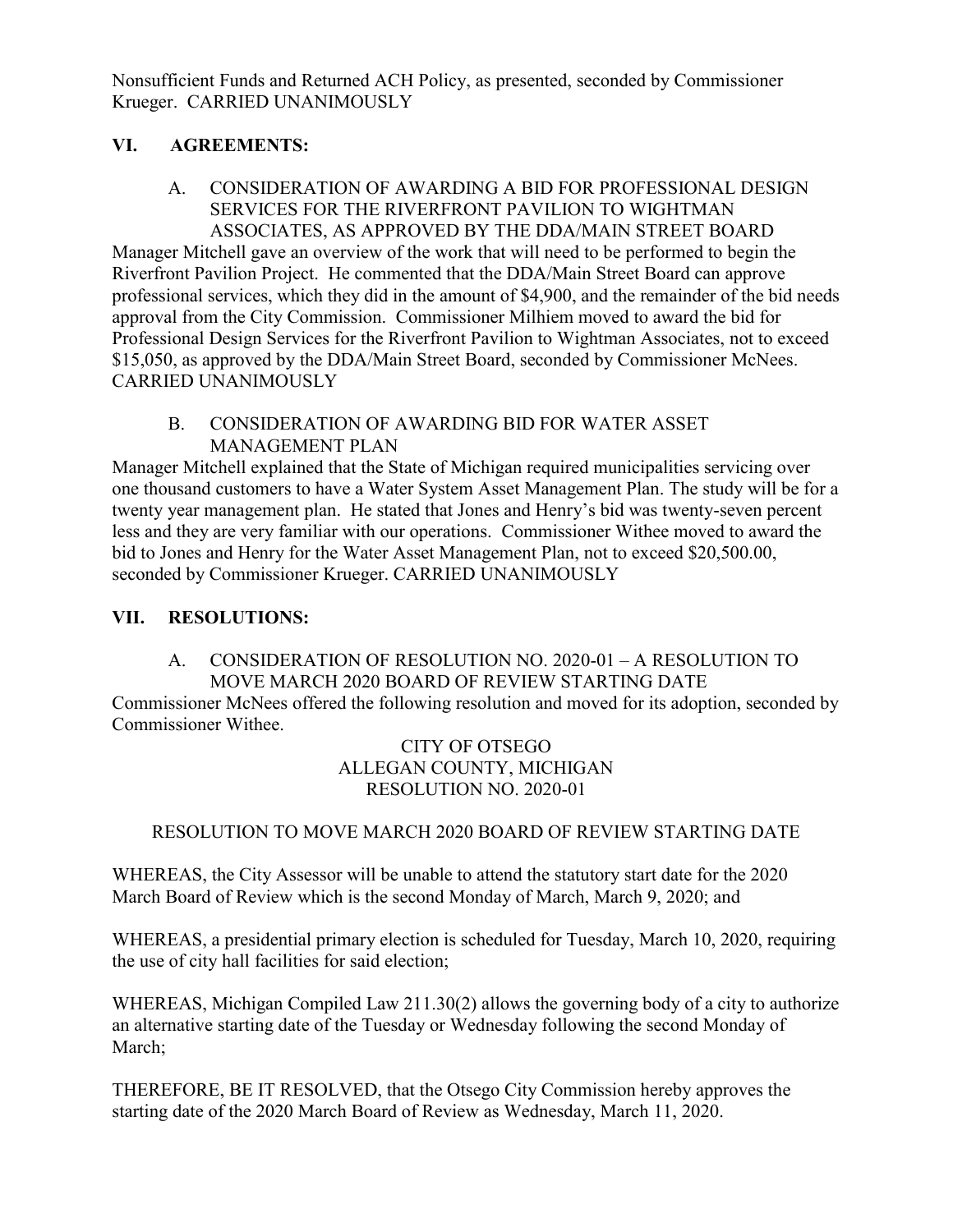YEAS: Commissioners: Cyndi Trobeck, Stacey Withee, Dustin McNees, Brent Milhiem and Lauri Krueger.

NAYS: Commissioners: None.

ABSTAIN: Commissioners: None.

ABSENT: Commissioners: None.

#### RESOLUTION DECLARED ADOPTED.

#### B. CONSIDERATION OF RESOLUTION NO. 2020-02 - A RESOLUTION TO ESTABLISH THE 2020 POVERTY EXEMPTION POLICY

Commissioner Withee offered the following resolution and moved for its adoption, seconded by Commissioner Krueger.

## CITY OF OTSEGO ALLEGAN COUNTY, MICHIGAN RESOLUTION NO. 2020-02

#### A RESOLUTION TO ESTABLISH 2020 POVERTY EXEMPTION POLICY

*WHEREAS,* the adoption of guidelines for poverty exemptions is required of the City Commission; and

*WHEREAS,* the principal residence of persons, who the City Assessor and Board of Review determines by reason of poverty to be unable to contribute to the public charge, is eligible for exemption in whole or in part from taxation under Public Act 390 of 1994 (MCL 211.7u); and

*WHEREAS,* pursuant to PA 390 of 1994, the City of Otsego, Allegan County adopts the following guidelines for the Board of Review to implement. The guidelines shall include but not be limited to the specific income and asset levels of the claimant and all persons residing in the household, including any property tax credit returns, filed in the current or immediately preceding year;

To be eligible, a person shall do all the following on an annual basis, not to exceed three consecutive years unless over the age of 65 or permanently disabled:

- 1) Be an owner of and occupy as a principal residence the property for which an exemption is requested.
- 2) File a claim with the supervisor/assessor or Board of Review, accompanied by federal and state income tax returns for all persons residing in the principal residence, including any property tax credit returns filed in the immediately preceding year or in the current year or a signed State Tax Commission Form 4988*, Poverty Exemption Affidavit.*
- 3) File a claim reporting that the combined assets of all persons does not exceed \$25,000. Assets include but are not limited to, real estate other than the principal residence, personal property, motor vehicles, recreational vehicles and equipment, certificates of deposit, savings accounts, checking accounts, stocks, bonds, life insurance, retirement funds, etc.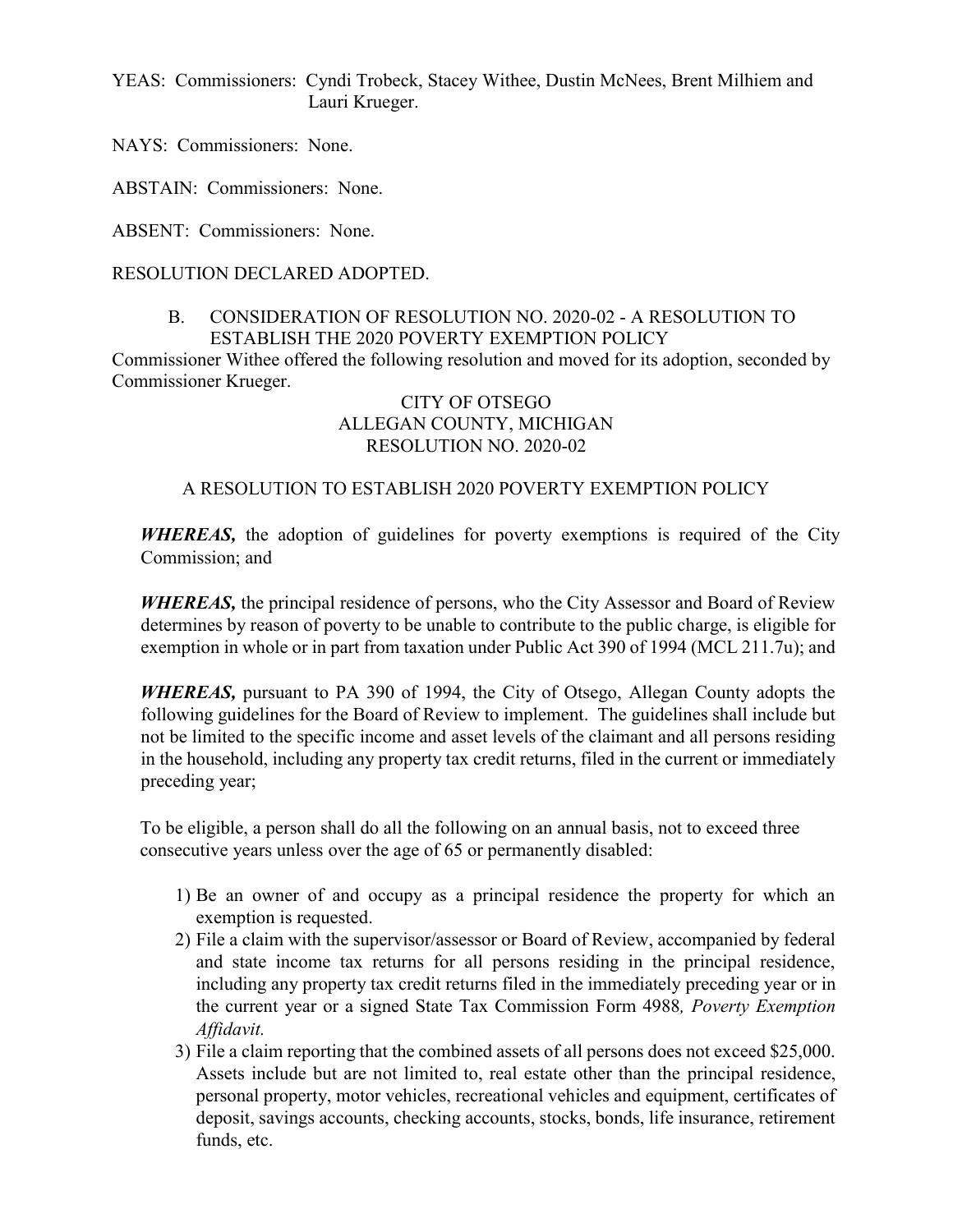- 4) Produce a valid driver's license or other form of identification if requested.
- 5) Produce, if requested, a deed, land contract, or other evidence of ownership of the property for which an exemption is requested.
- 6) Meet the federal poverty income guidelines as defined and determined annually by the United States Department of Health and Human Services or alternative guidelines adopted by the governing body providing the alternative guidelines do not provide eligibility requirements less than the federal guidelines.
- 7) The application for an exemption shall be filed after January 1, but one day prior to the last day of the December Board of Review. The filing of this claim constitutes an appearance before the Board of Review for the purpose of preserving the right of appeal to the Michigan Tax Tribunal.

The following are federal poverty income levels are to be used in the determination of poverty exemptions for 2020. The annual allowable income includes income for all persons residing in the principal residence.

| <b>Size of Family Unit</b> | <b>Poverty Guidelines</b> |
|----------------------------|---------------------------|
|                            | \$12,490                  |
| 2                          | \$16,910                  |
| 3                          | \$21,330                  |
| 4                          | \$25,750                  |
| 5                          | \$30,170                  |
| 6                          | \$34,590                  |
|                            | \$39,010                  |
| 8                          | \$43,430                  |
| For each additional person | \$4,420                   |

## **Federal Poverty Guidelines Used in the Determination of Poverty Exemptions**

*NOW, THEREFORE, BE IT HEREBY RESOLVED* that the Board of Review shall follow the above stated policy and federal guidelines in granting or denying an exemption, unless the Board of Review determines there are substantial and compelling reasons why there should be a deviation from the policy and federal guidelines and these reasons are communicated in writing to the claimant.

YEAS: Commissioners: Cyndi Trobeck, Stacey Withee, Dustin McNees, Brent Milhiem and Lauri Krueger.

NAYS: Commissioners: None.

ABSTAIN: Commissioners: None.

ABSENT: Commissioners: None.

RESOLUTION DECLARED ADOPTED.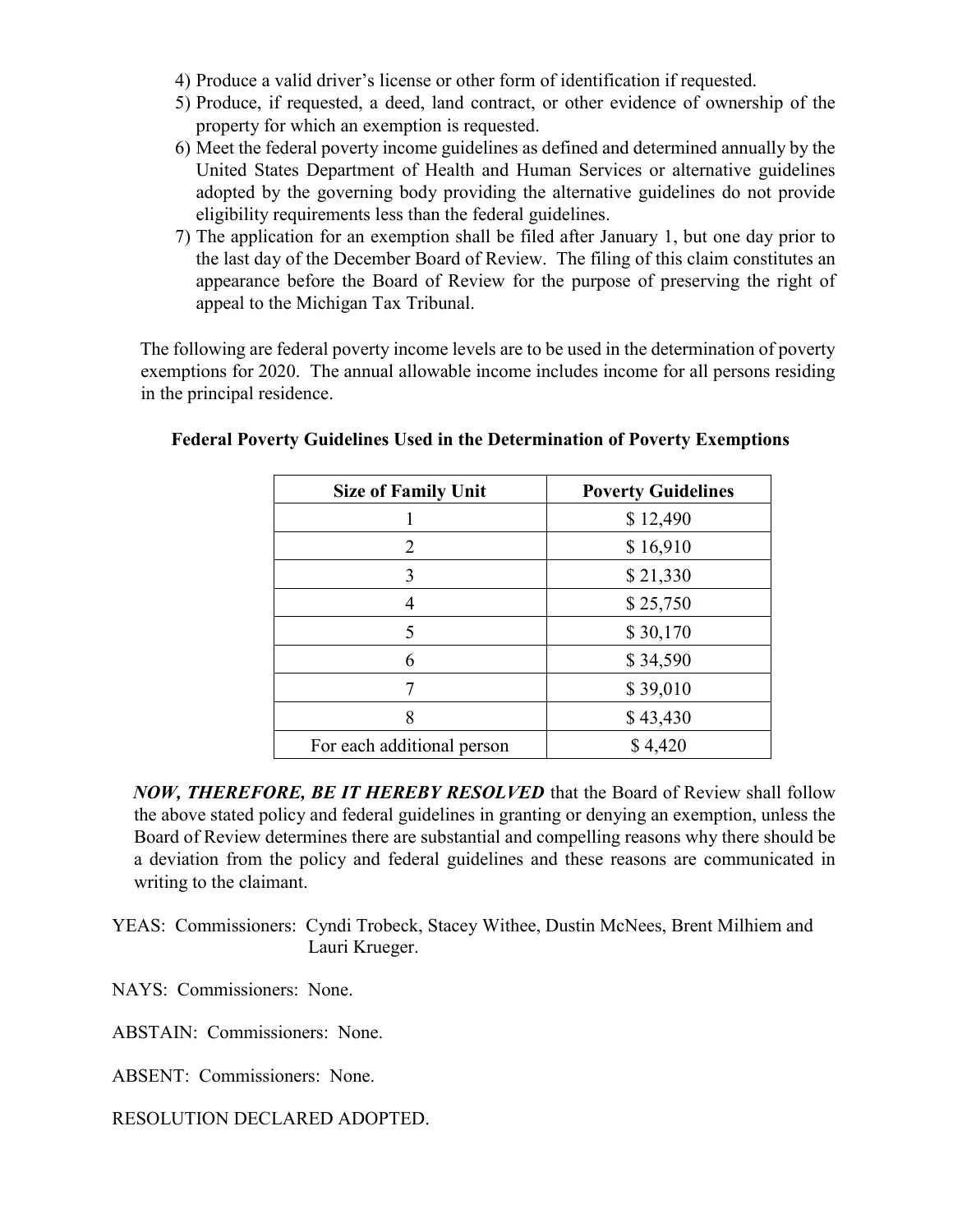## C. CONSIDERATION OF RESOLUTION NO. 2020-03 – A RESOLUTION TO AMEND THE 2019-2020 ANNUAL APPROPRIATIONS BILL

Finance Director Storbeck gave an overview of the proposed budget adjustments. He explained in detail that the funds in the Capital Improvement Fund needed to be "closed" and the funds moved to General Fund, and placed in the appropriate "sinking funds". He commented that this transfer was recommended by the City's auditors. Commissioner Milhiem offered the following resolution and moved for its adoption, seconded by Commissioner McNees.

#### CITY OF OTSEGO ALLEGAN COUNTY, MICHIGAN RESOLUTION NO. 2020-03

# RESOLUTION TO AMEND THE 2019-2020 ANNUAL APPROPRIATIONS BILL

WHEREAS, the Otsego City Commission approved the 2019-2020 Annual Appropriations Bill which limited amounts for expenditures and anticipated revenues for the 2019-2020 fiscal year; and

WHEREAS, certain activities and/or revenue sources will exceed previous projections; and

WHEREAS, the Otsego City Commission wishes to formally amend the annual appropriations bill in acknowledgement of the need for revisions,

THEREFORE, BE IT RESOLVED, that the Otsego City Commission hereby approves the following increases and decreases to the 2019-2020 Annual Appropriations Bill:

| <b>General Fund Revenues</b>           |                                       |           |
|----------------------------------------|---------------------------------------|-----------|
| 101-000-699.401                        | Transfer In - Capital Project Fund    | \$249,730 |
| Net Increase/(Decrease)                |                                       | \$249,730 |
| General Fund Expenditures              |                                       |           |
| 101-991-999.205                        | Transfer to Public Safety Fund        | \$69,670  |
| Net Increase/(Decrease)                |                                       | \$69,670  |
| Local Street Fund Expenditures         |                                       |           |
| 203-901-971.000                        | Capital Improvements - Land Purchases | \$117,850 |
| Net Increase/(Decrease)                |                                       | \$117,850 |
| <b>Public Safety Fund Revenues</b>     |                                       |           |
| 205-000-699.101                        | Transfers In - General Fund           | \$69,670  |
| Net Increase/(Decrease)                |                                       | \$69,670  |
| <b>Public Safety Fund Expenditures</b> |                                       |           |
|                                        | Transfer Out to Equipment             |           |
| 205-991-999.402                        | Replacement                           | \$69,670  |
| Net Increase/(Decrease)                |                                       | \$69,670  |

Capital Project Fund Revenues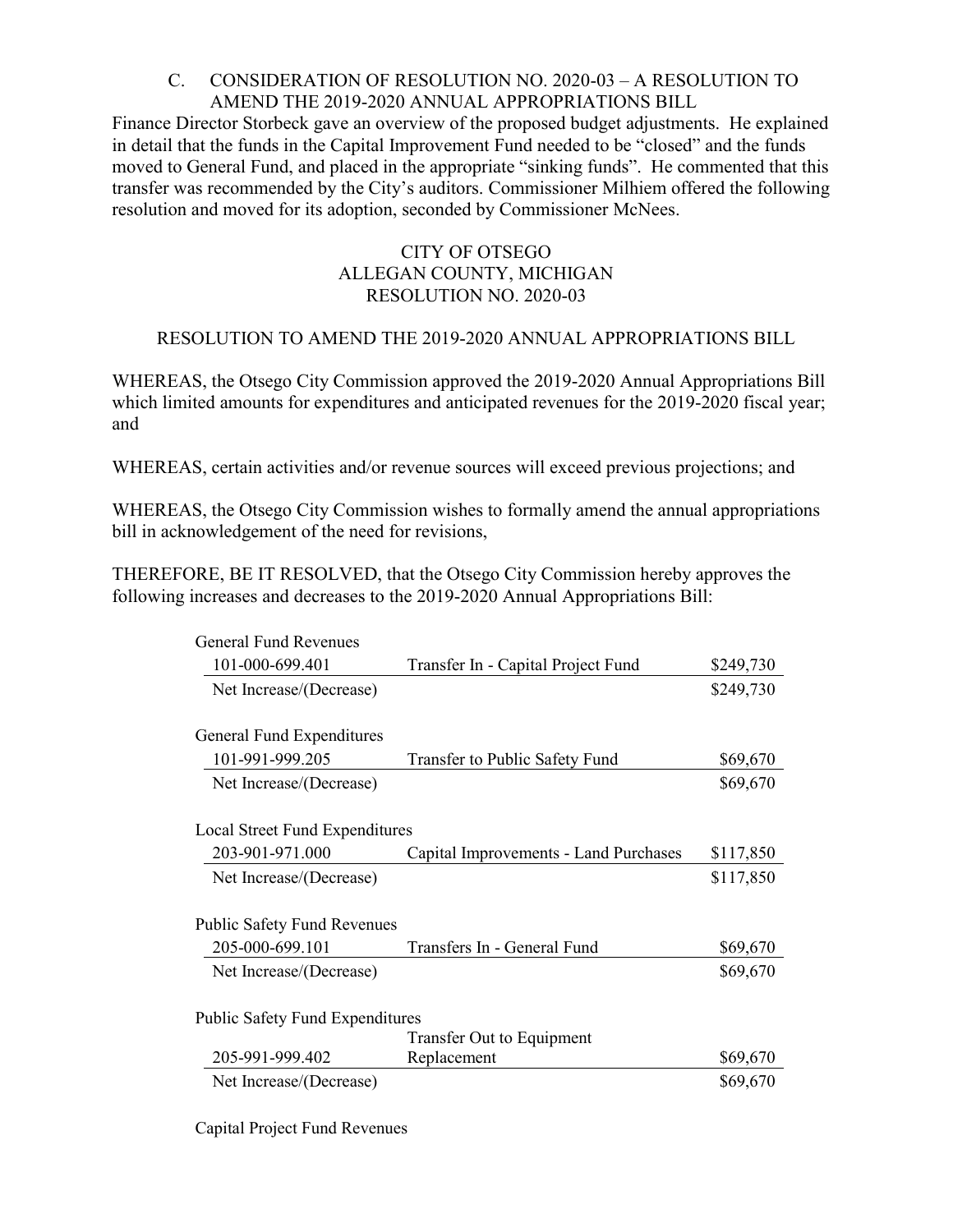|                                            | 401-000-699.203         | Transfer In - Local Street Fund          | \$116,650    |  |
|--------------------------------------------|-------------------------|------------------------------------------|--------------|--|
|                                            | Net Increase/(Decrease) |                                          | \$116,650    |  |
|                                            |                         |                                          |              |  |
| Capital Projects Fund Expenditures         |                         |                                          |              |  |
|                                            | 401-901-971.000         | Capital Improvements - Land Purchases    | (\$116,700)  |  |
|                                            | 401-991-999.101         | Transfer to General Fund                 | \$249,730    |  |
|                                            | 401-991-999.402         | <b>Transfer to Equipment Replacement</b> | $(\$69,670)$ |  |
|                                            | Net Increase/(Decrease) |                                          | \$63,360     |  |
|                                            |                         |                                          |              |  |
| <b>Equipment Replacement Fund Revenues</b> |                         |                                          |              |  |
|                                            | 402-000-699.205         | Transfer In from Public Safety Fund      | \$69,670     |  |
|                                            | 402-000-699.401         | Transfer In from Capital Project Fund    | $(\$69,670)$ |  |
|                                            | Net Increase/(Decrease) |                                          | \$0          |  |

YEAS: Commissioners: Cyndi Trobeck, Stacey Withee, Dustin McNees, Brent Milhiem and Lauri Krueger.

NAYS: Commissioners: None.

ABSTAIN: Commissioners: None.

ABSENT: Commissioners: None.

RESOLUTION DECLARED ADOPTED.

## **VIII. APPOINTMENTS:**

A. CONSIDERATION OF THE REAPPOINTMENT OF BOARD OF REVIEW MEMBERS – LINDA ELDRED, RICHARD DELONG, AND KAY STRONG TERMS TO EXPIRE DECEMBER 31, 2020

Commissioner Withee moved to re-appoint Linda Eldred, Richard DeLong, and Kay Strong, to the Board of Review, terms to expire December 31, 2020, seconded by Commissioner Krueger. CARRIED UNANIMOUSLY. Commissioner Withee thanked them for their willingness to serve.

## **IX. DISCUSSION ITEMS:**

A. CITY MANAGER – PLANNING COMMISSION 2019 YEAR END REPORT Manager Mitchell gave an overview of the Planning Commission's activities in 2019, and the upcoming activities in 2020.

## **MANAGER'S REPORT**

1. He gave updates on the following: Fire at Konos – he commended Chief Weber and the entire Fire Department; he commended WWTP Supervisor Keyzer for planning ahead; he commented that the City has great employees and kudos to all of the City employees; he welcomed Police Chief Misner – he stated that he will begin is official employment on January 13<sup>th</sup>, with his Welcome Party being on January  $17<sup>th</sup>$ ; and he will be attending a meeting with MDOT this week regarding pedestrian safety.